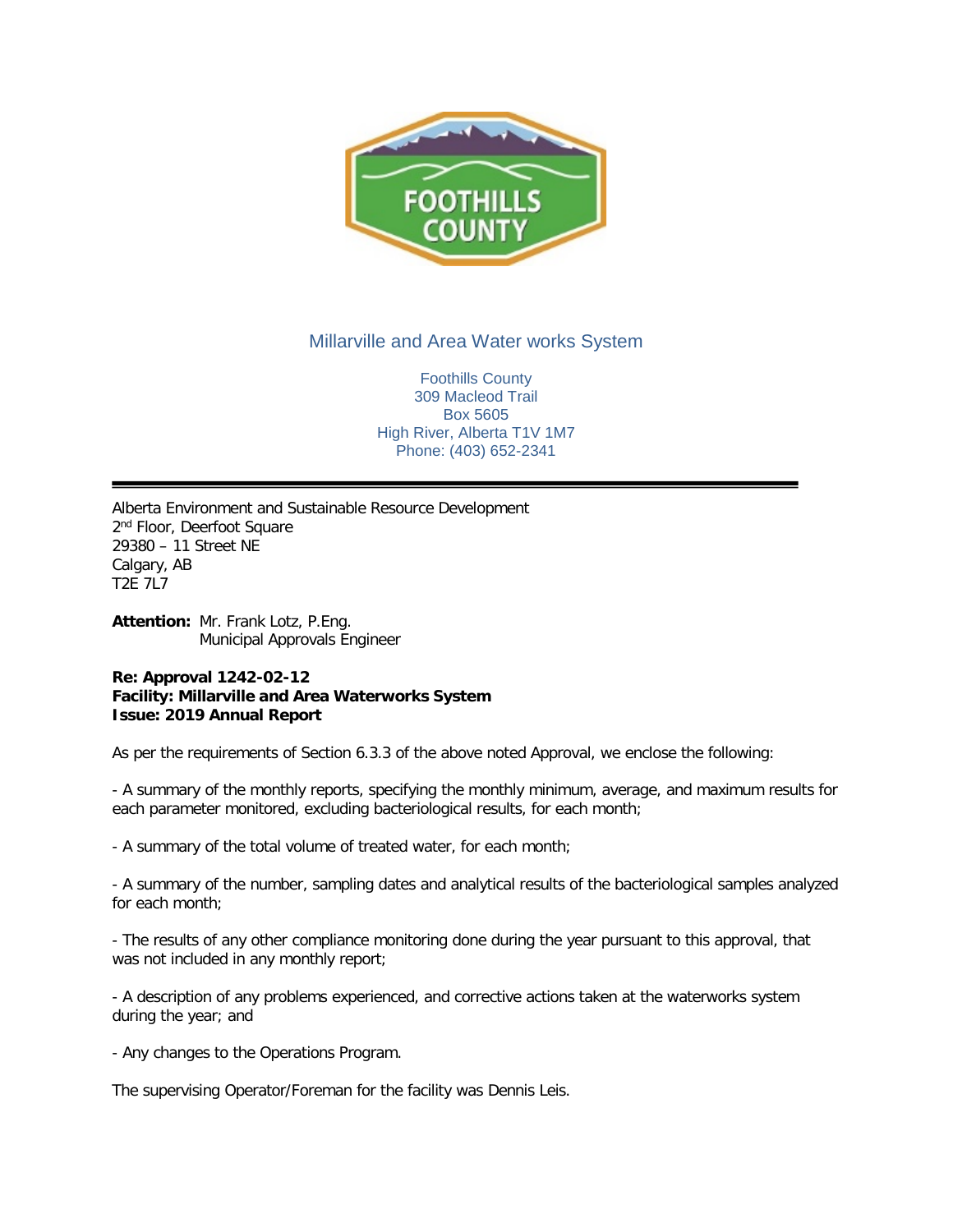I trust you will find the above to be in order. If you have any questions or require further clarification, please contact Dennis Leis at 403-899-5133.

Sincerely,

De

Dennis Leis, Utilities Foreman

cc: Supervisor of Infrastructure